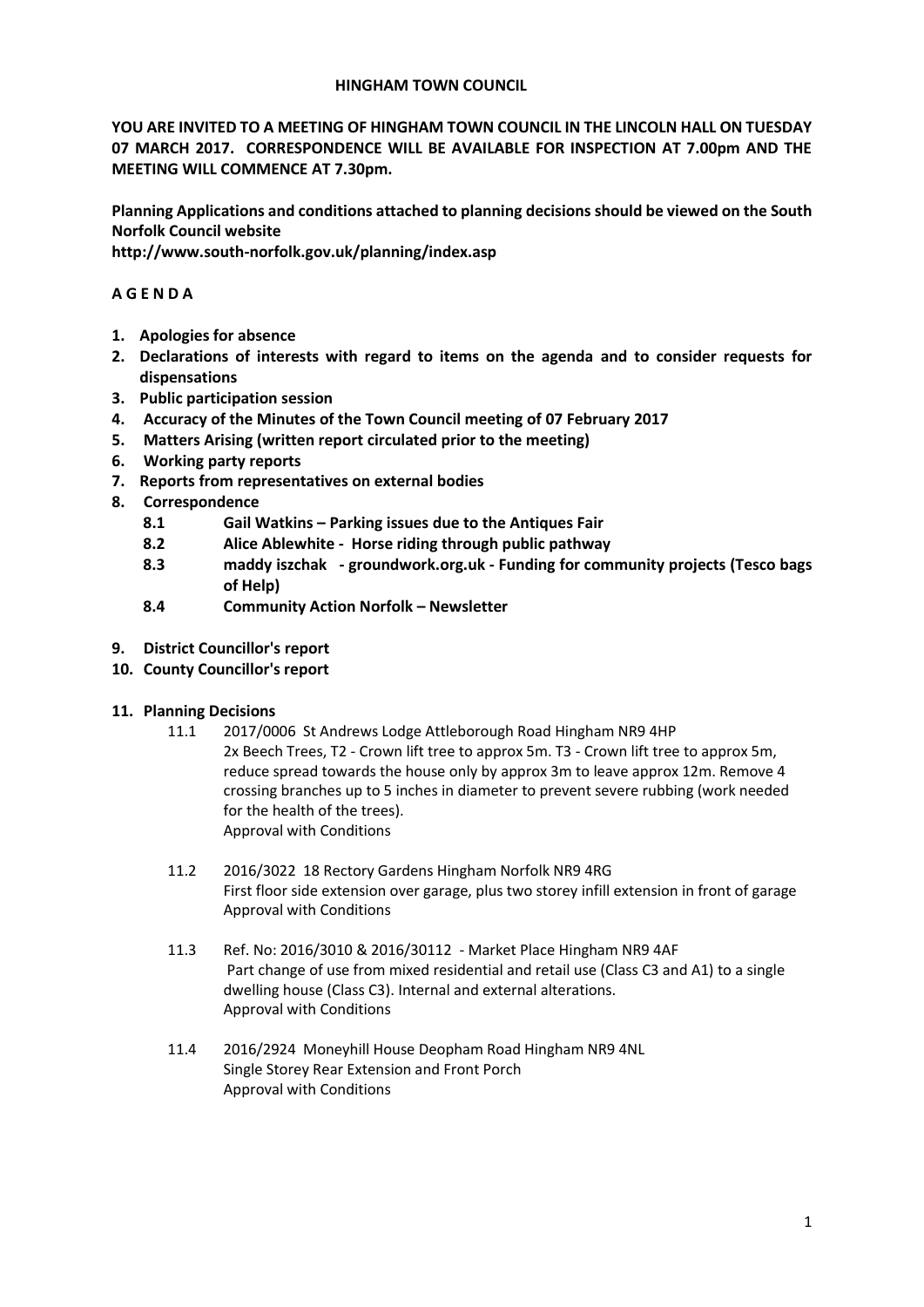### **12. Planning Applications**

**(as notified by SNC for consultation)**

- **12.1 2017/0431: The Cottage, 13 Hall Lane Hingham NR9 4JX Proposal: Proposed two-storey rear extension**
- **12.2 2017/ 0498 11 Low Road Hingham NR9 4NG Rear extension at first floor level**

**(other applications where the Town Council is not a consultee)**

- **12.3 2017/0437 11 Rectory Gardens Hingham Norfolk NR9 4RG T1, Silver Birch, Raise to 4m by removing 4 lowest branches. T2, Holly, 6m tall, 6m spread, reduce crown height and diameter to 4m to improve light into house, Silver birch is to give clearance to road and parking.**
- **12.4 2017/0376 37-39 Hardingham Road Hingham Norfolk NR9 4LX Discharge of conditions 6 - surface water drainage details and 11 - bat licence of permission 2016/1796 (Part demolition and redevelopment of site for 17 onebedroom specialised supported living apartments (Use Class C3) and Higher Complex Care and Autism accommodation comprising seven bedrooms and ancillary staff/communal areas (Use Class C2), together with car parking and amenity space.**
- **12.5 2017/0255 - 37 - 39 Hardingham Road Hingham Norfolk NR9 4LX Discharge of conditions 8 - fire hydrant location, 12 and 13 - remediation of planning permission 2016/1796.**
- **12.6 2017/0352 - Southernwood House 9 Market Place Hingham Norfolk NR9 4AF Fell wild cherry tree**
- **12.7 2017/0305 - 48 Rectory Gardens Hingham NR9 4RG G4a, G4b, G1a and G1b - Fell four Sycamore. T5 Yew tree - Fell, T8 Yew tree - Fell.**
- **12.8 2017/0302 - 10 Bond Street Hingham Norfolk NR9 4HA Reduce Holly Oak tree height by 4m to approx 10m, spread of tree to remain the same.**
- **13 To discuss the results of the Tree Survey**
- **14 To discuss the proposal by Mr Strong regarding a churchyard Holly Tree**
- **15 Proposal to obtain relevant permissionsto reduce the Churchyard Yew Trees(driveway) and remove the yew tree as identified in the Working Party report**
- **16 To discuss the issues regarding the Churchyard car park drain**
- **17 To receive an update on the South Norfolk Council dog waste bin charges**
- **18 Proposal to arrange training for Councillors and the Clerk on Declaring Interests and associated procedures at meetings.**
- **19. To discussthe response from Norfolk Police Safety Camera Team regarding the Speed Watch in the 20 MPH limit.**